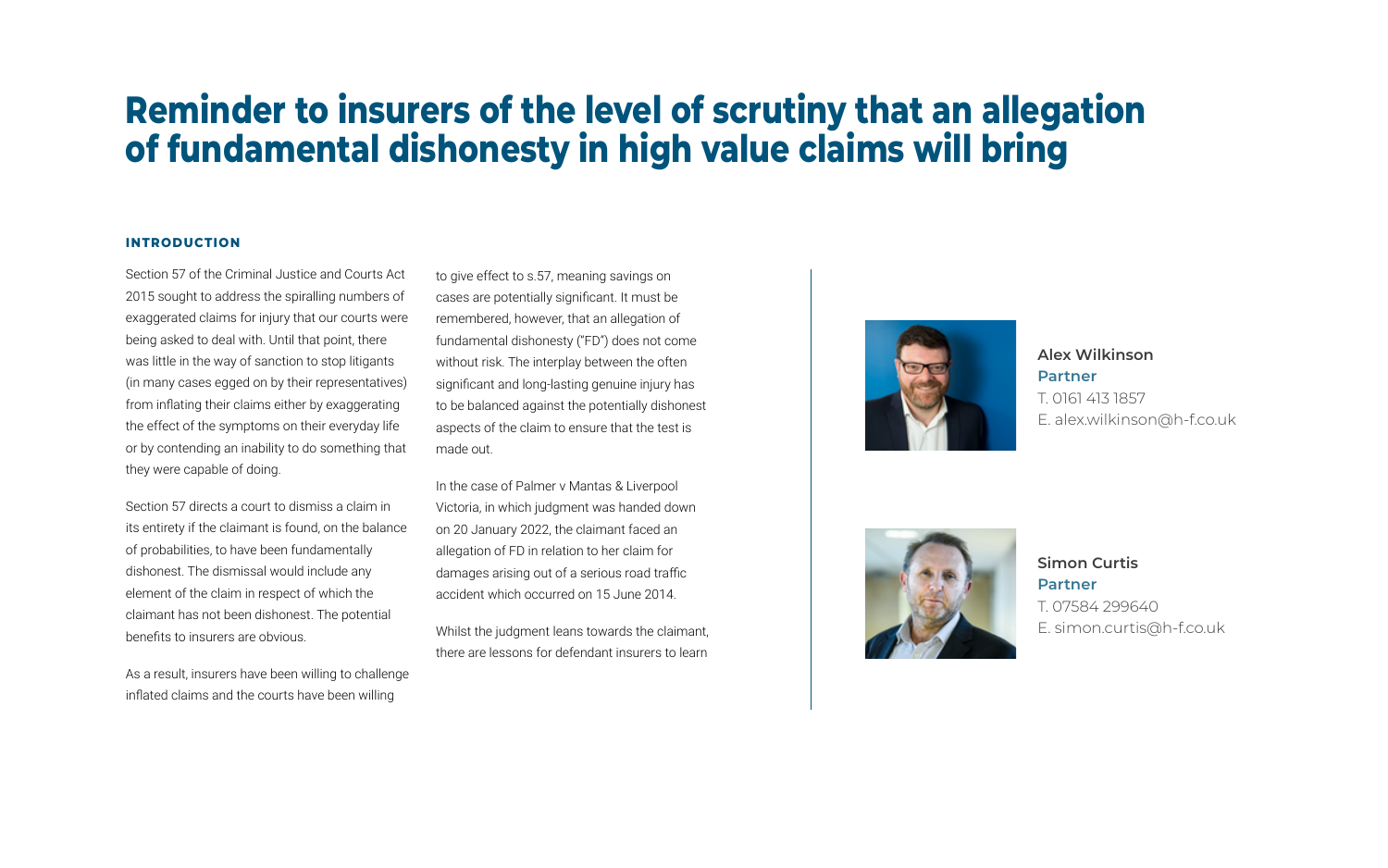The claimant, who at the time of the accident worked in marketing, was able to return to work shortly after the incident and continued to work for over three years post accident until November 2017. The defendant alleged that the claimant's ability to work was at odds with her description of her symptoms, although the claimant demonstrated that she had been afforded flexibility by her employers and was allowed to leave work early if she was struck down by a migraine.



## **CENTRAL ISSUE - WORKING CAPACITY**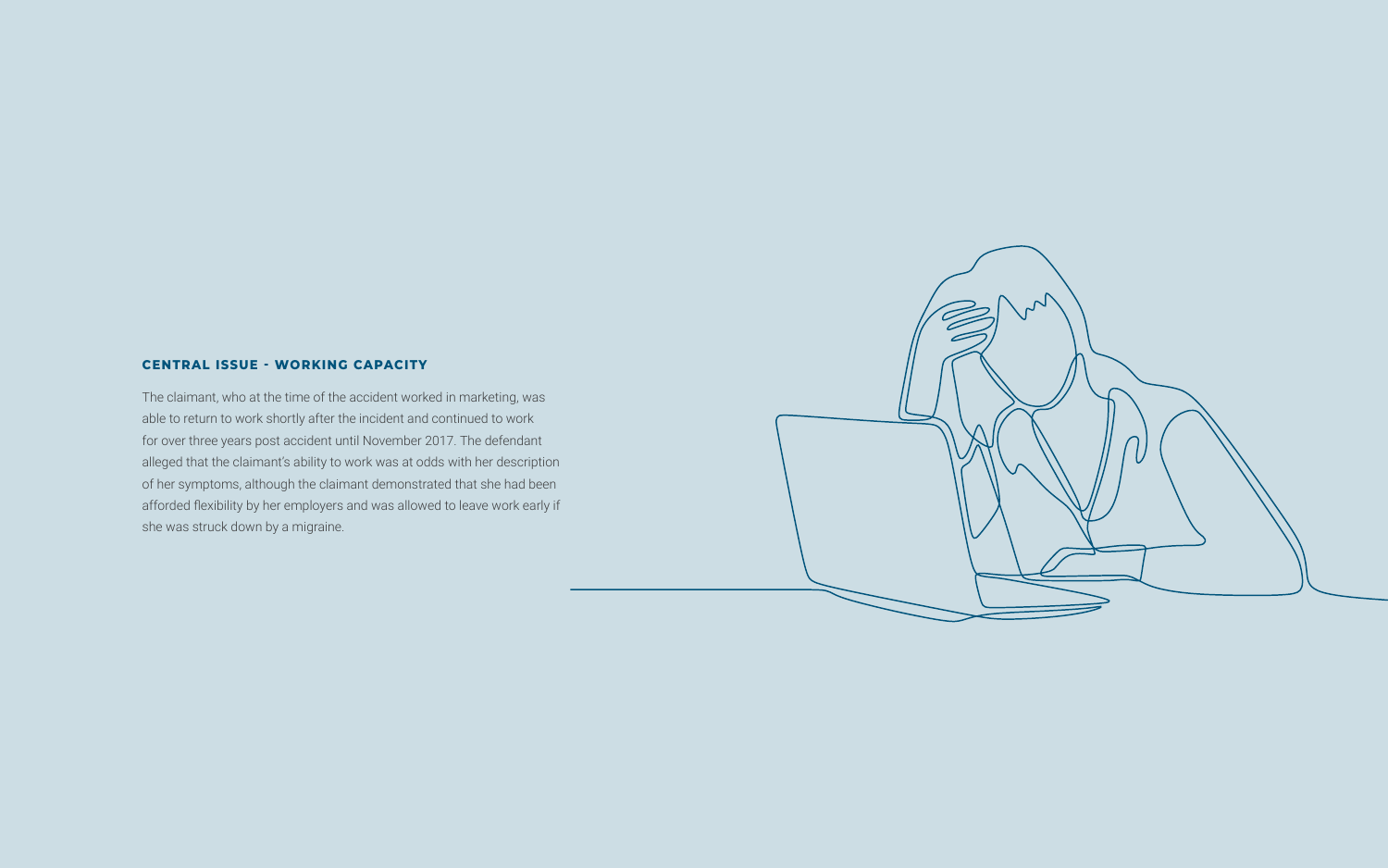The trial judge invited the parties to provide their respective experts' views on whether they considered the claimant to have been engaging in conscious or unconscious exaggeration, either at the time of their examinations or subsequently, when presented with the evidence of alleged dishonesty.

Of the experts who gave live evidence at trial, only one was prepared to say that his opinion was that the claimant had a dishonest presentation.

The claimant, who was 26 at the time of the trial, posted extensively on social media (as is the norm). Those posts showed the claimant travelling on holidays and to events. They were generally upbeat posts that the defendant alleged showed the claimants true condition, alleging that the posts painted a very different picture to the one advanced to the medical experts.

**MEDICAL EVIDENCI**  The claimant maintained that the posts were (again as is the norm) intended to put 'a positive gloss on how she was doing'.

# **SOCIAL MEDIA EVIDENCE**

She pointed out that there were examples of her posting about her injuries and her attempts to deal with her restrictions.

Undoubtedly there were huge discrepancies between the claimant's social media posts and her account to the experts, sufficient to form the basis of an allegation of dishonesty.

The question, as with all cases involving s.57, was whether the identified inconsistencies were enough, taken in the round, to undermine the claimant's claim.

The high mark for the remaining experts was that there was a mix of conscious and unconscious exaggeration.

The majority of the experts expressed a view that the claimant presented with 'no obvious [signs of] exaggeration', was 'sincere and genuine' and was 'honest, transparent and cooperative'.

Unusually in a case of this nature the defendant had obtained surveillance footage of the claimant but decided not to deploy it when launching the allegation of FD. Their reasoning was that the footage was 'neutral'. In reality, there is no such thing a 'neutral' surveillance footage. The footage will either show the claimant engaged in activities they say they are incapable of or will not. If the latter, then the claimant would be entitled to say the footage is consistent with their presented case.

Here, the footage, which was obtained on 17 days between 2017 and 2019, was not disclosed until an express request by the claimant for all unused material capable of undermining the defendant's case. The footage showed the claimant driving between her and her parent's home and that she was usually accompanied when she made those trips. She was filmed attending three medico-legal appointments although there was no footage from the following days, which the claimant submitted supported her case that she needed to rest after each examination.

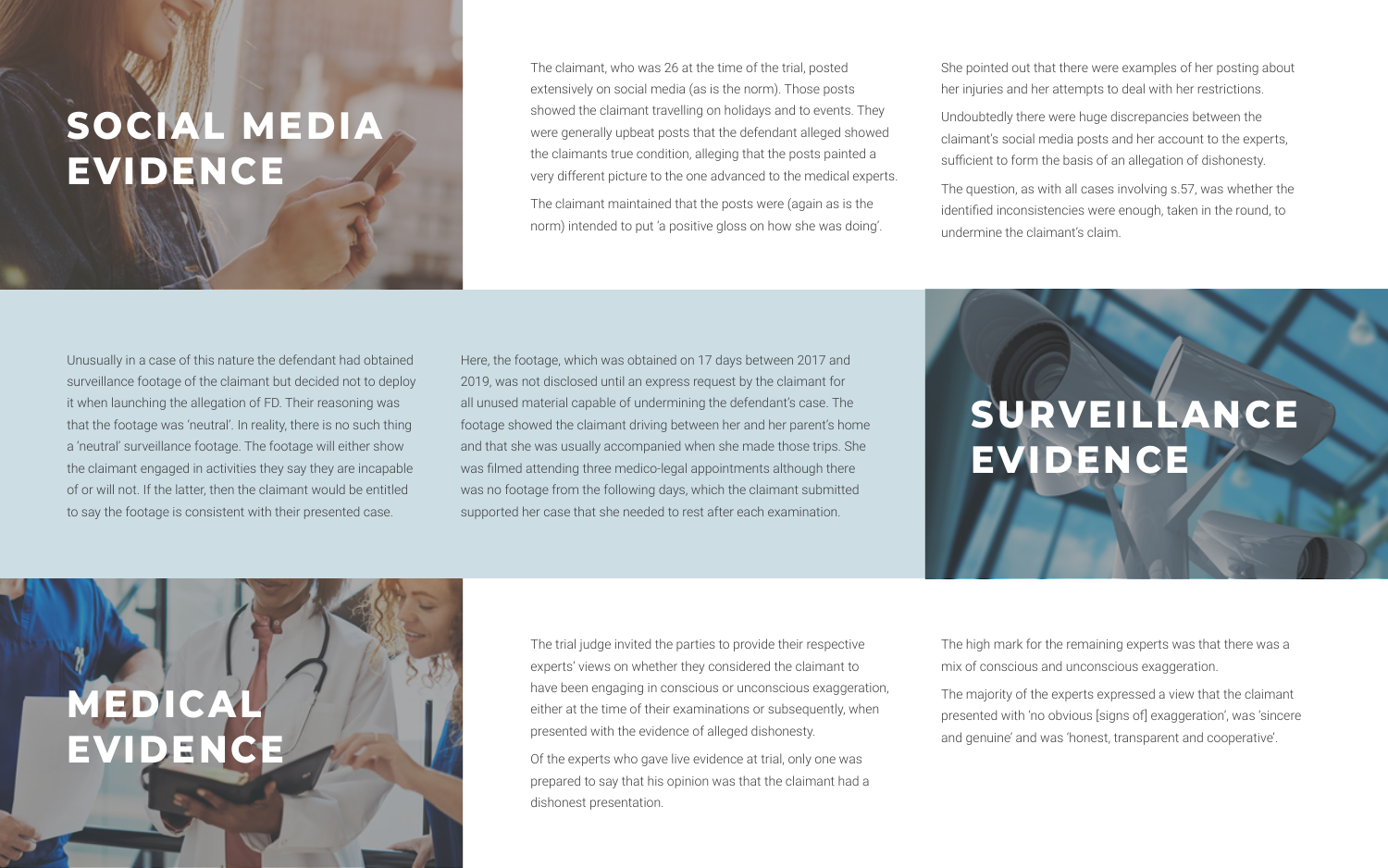The judge classified the relatively minor inconsistencies in reporting to the experts as supportive of her claim, saying that it would have been more suspicious for her to have given identical accounts. He also bore in mind, and accepted, that the claimant was not one to 'over volunteer'.

The claimant was not criticised for failing to initially identify all of her alleged symptoms – she was believed that she had focused on the more significant problems in the first instance. Her first statement was held to have been, in effect, draft only and only fell into the defendant's hands because it had been sent to one of the claimant's experts, thereby making it disclosable.

Much of the defence was grounded in an allegation that the claimant had been dishonest by omission. The judge rejected that, saying:

Of course, the judgment sets no particular precedent. Imagine a scenario where a claimant has completed a series of triathlons yet fails to volunteer that to the medical experts, whilst maintaining that they have physical restrictions resultant from an RTA. That sort of omission would certainly be enough to ground an allegation of FD and likely secure a dismissal. It would likely be of no assistance to that claimant to say that he had never been asked about triathlons. The courts must be able to assess the intention behind each claimant's words and any omissions in the context of the particular facts of their claim.





*"I note in conclusion on this issue that a substantial part of the second defendant's case is essentially that the claimant was dishonest by omission, i.e., chose only to answer questions asked by the medical legal experts and omitted to disclose her true level of function. I have already set out why I do not consider that as a fair approach to expect of the claimant when being asked about the history and symptoms by all the medical legal experts. I am fortified in my view that that is a particularly difficult submission for the second defendant given that I was not provided with any reported authorities where a finding of fundamental dishonesty has been made in a personal injury claim because a claimant had failed to volunteer information not asked of her during a medical legal assessment."*

# **THE JUDGMENT**

## **COMMENTARY**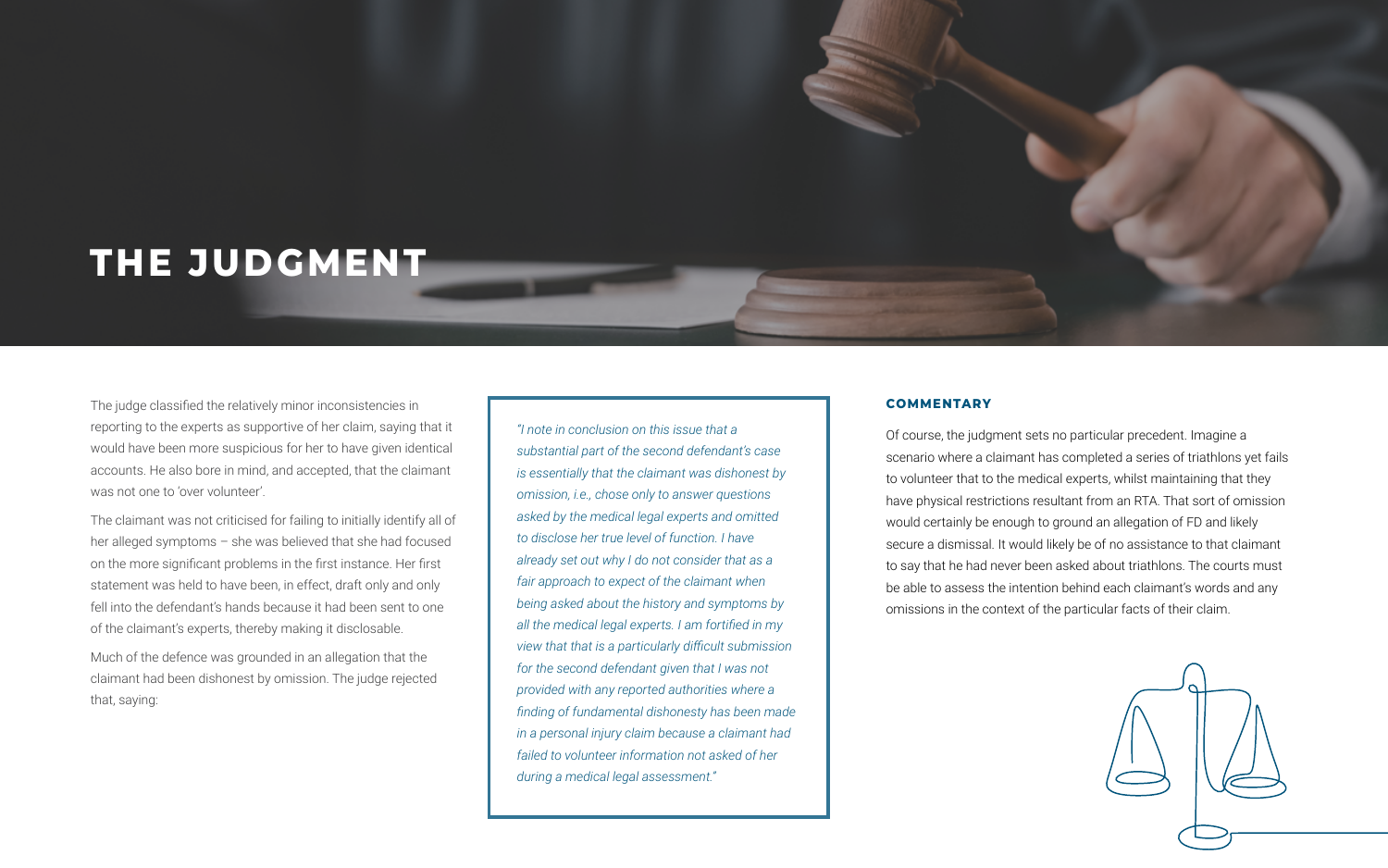Nothing in this judgment detracts from the forceful effect s.57 can have on the right case – no-one could sensibly argue that fraud and exaggeration are not widespread in insurance litigation. Insurers cannot, however, lose sight of the scrutiny that an allegation of FD will come under. Ensuring that all of the evidence is objectively considered will guard against the risk of too much weight being placed on one particular point.

Fraud investigations must be conducted in tandem with the more traditional elements of a lawyer's role in high value cases, to ensure a balanced decision is reached on the merits of pursuing an allegation of FD.

Justice will often dictate that a claimant's claim fails under s.57 and here at Horwich Farrelly we have recorded

### **CONCLUSION**

significant savings for insurers in high value claims.

Our expertise across counter-fraud and large loss litigation gives insurers a unique 'full picture' service allowing clients to objectively assess the merits of a case from all angles before pursuing a finding of FD.

Our dedicated team of large loss fraud lawyers have particular experience in the intricacies of these cases and the issues that arise.

This approach has led to savings for insurers in excess of £15 million and counting.

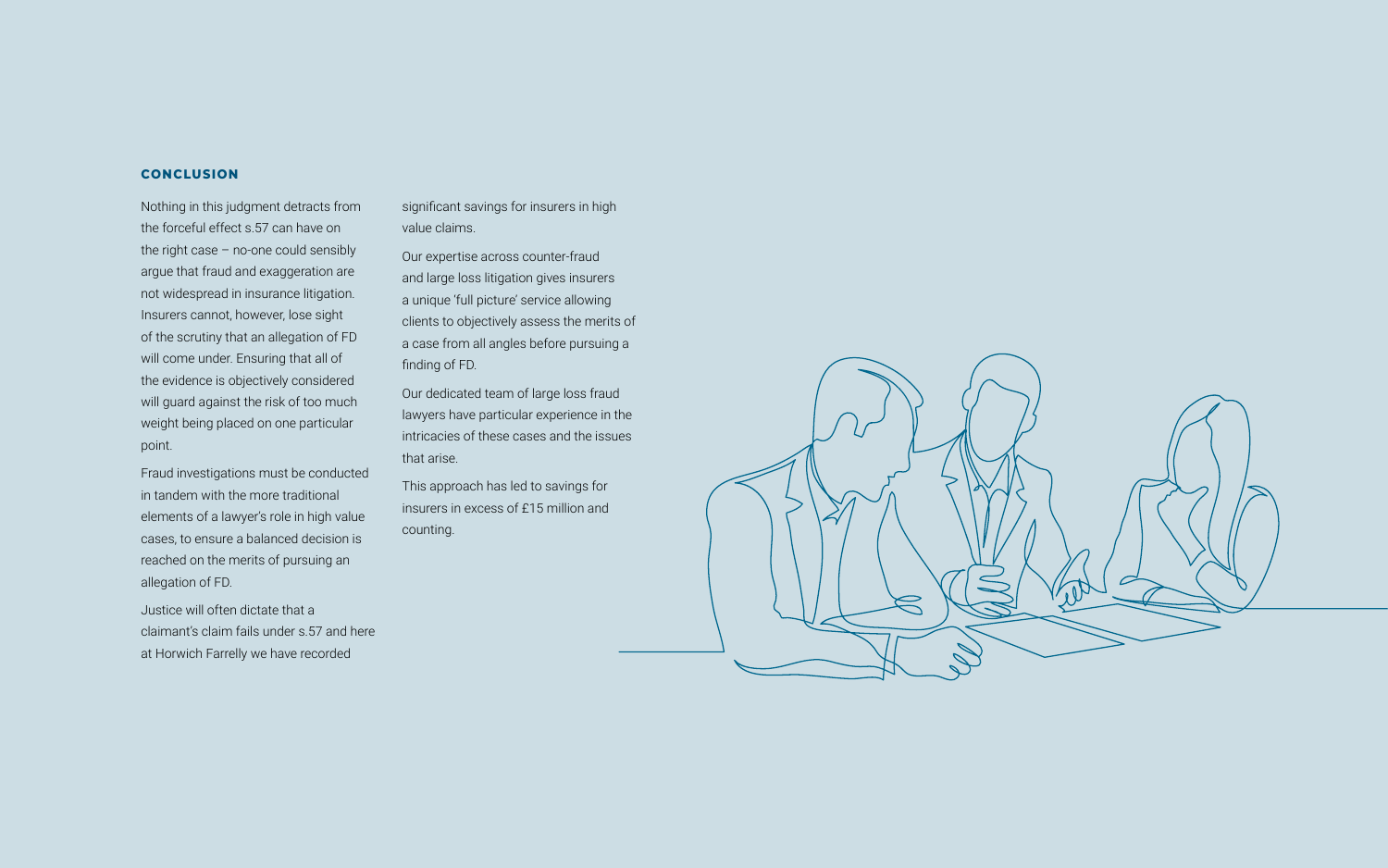## **Alex Wilkinson**

## **Partner**

T. 0161 413 1857 E. alex.wilkinson@h-f.co.uk

**Simon Curtis Partner** T. 07584 299640 E. simon.curtis@h-f.co.uk

## If you would like to discuss any of the information contained within this document, please do not hesitate to get in touch.